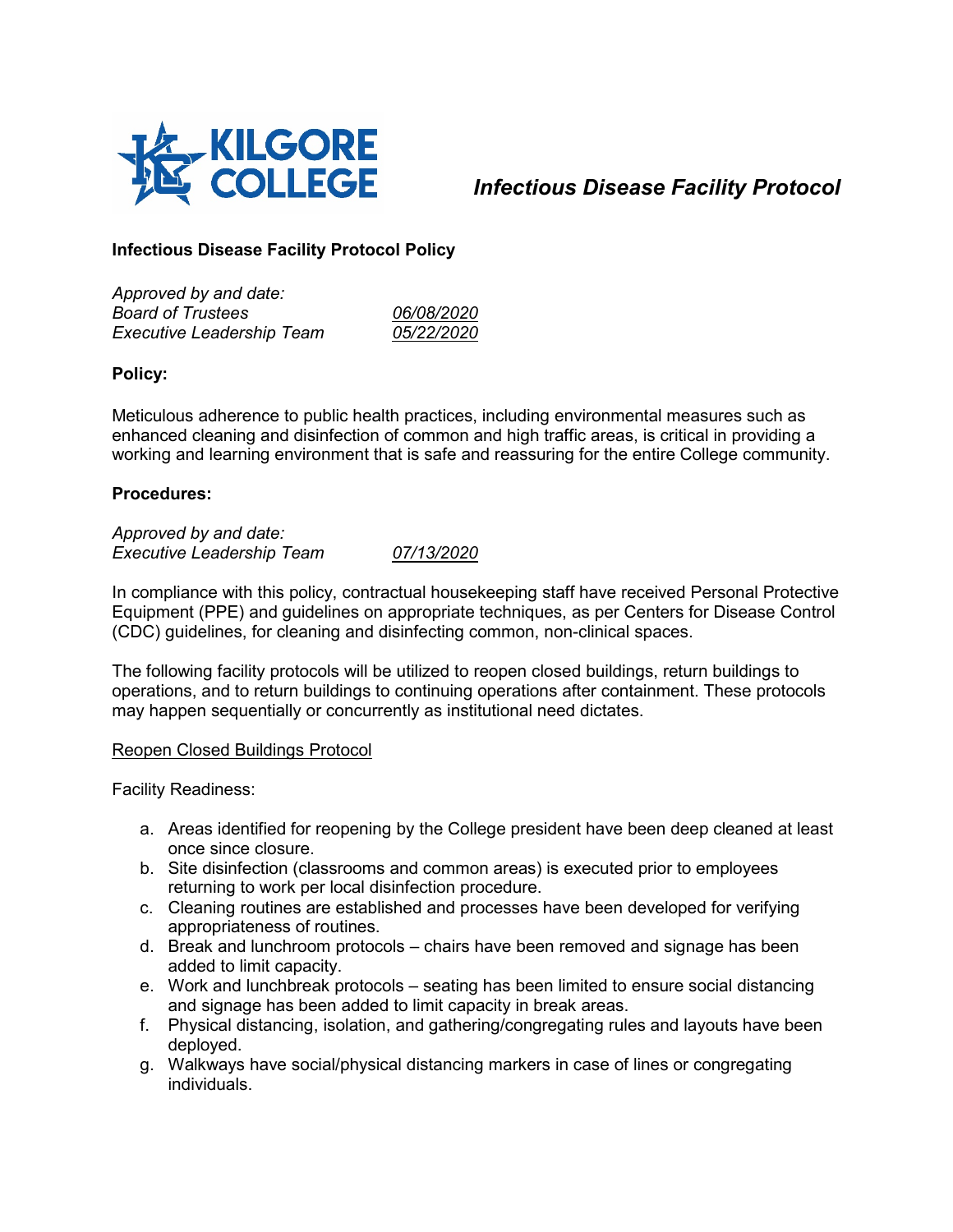- h. All rooms where employees will return have been labeled with signs, ground or wall tape, to denote physical distance, as needed.
- i. Water fountains have been disabled and signage added.
- j. Furniture has been rearranged to discourage proximity of closer than six feet.
- k. Health check stations (thermometers, gloves, hand sanitizers, and masks) have been setup before employees return, if deemed necessary.
- l. Separate waste disposal mechanisms for PPE have been set up and are treated as biohazard.
- m. HVAC is fully operational in all necessary areas.
- n. HVAC filters have been upgraded and changed per defined schedule.
- o. Entry and Exit points are controlled as appropriate, and have been designated and communicated via signs, emails, and other communications.
- p. Processes have been identified for maximizing physical distancing in staircases and elevators.
- q. Inactive spaces have been placed in lockdown or roped off to limit access.
- r. Strategies for the use of classrooms on lower floors, if possible, have been developed to minimize the use of elevators.
- s. The use of elevators is limited to people with disabilities.
- t. Lists have been developed to identify active space (building schedules).
- u. Where feasible, interior doors have been propped to the open position to minimize touchpoints.
- v. Determine if cafés and cafeterias will resume in full or limited offerings.
- w. Develop office, conference room, classroom, elevators, etc. capacity restrictions.

Classrooms, laboratories, and other instructional facilities:

- a. Equipment deep cleaning activities have been completed (in particular those parts an employee/student is likely to touch).
- b. Equipment readiness activities/checks have been completed.
- c. Furniture has been rearranged (or removed as necessary) to ensure six-feet physical distancing.

## Return Buildings to Operations Protocol

Facility Readiness:

- a. Disinfecting stations are periodically checked for supplies and replenished as necessary (at least daily) and records are kept.
- b. Wayfinding signs, cautionary signs, and all other type of infectious disease-related signs, tapes, and markings are checked daily.
- c. Used PPE are discarded daily and will be removed from the buildings so as to have only one day's worth of PPE trash in the buildings.

Classrooms, laboratories, and other instructional facilities:

- a. Classroom and laboratory cleaning schedules are maintained and kept at the local level (daily to begin).
- b. Classrooms and laboratory furniture are checked daily to ensure they have not been moved in non-compliance with Reopen Closed Buildings Protocol.
- c. Classroom and laboratory signs, markings, and tape are checked daily to ensure they have not been moved, removed, etc.